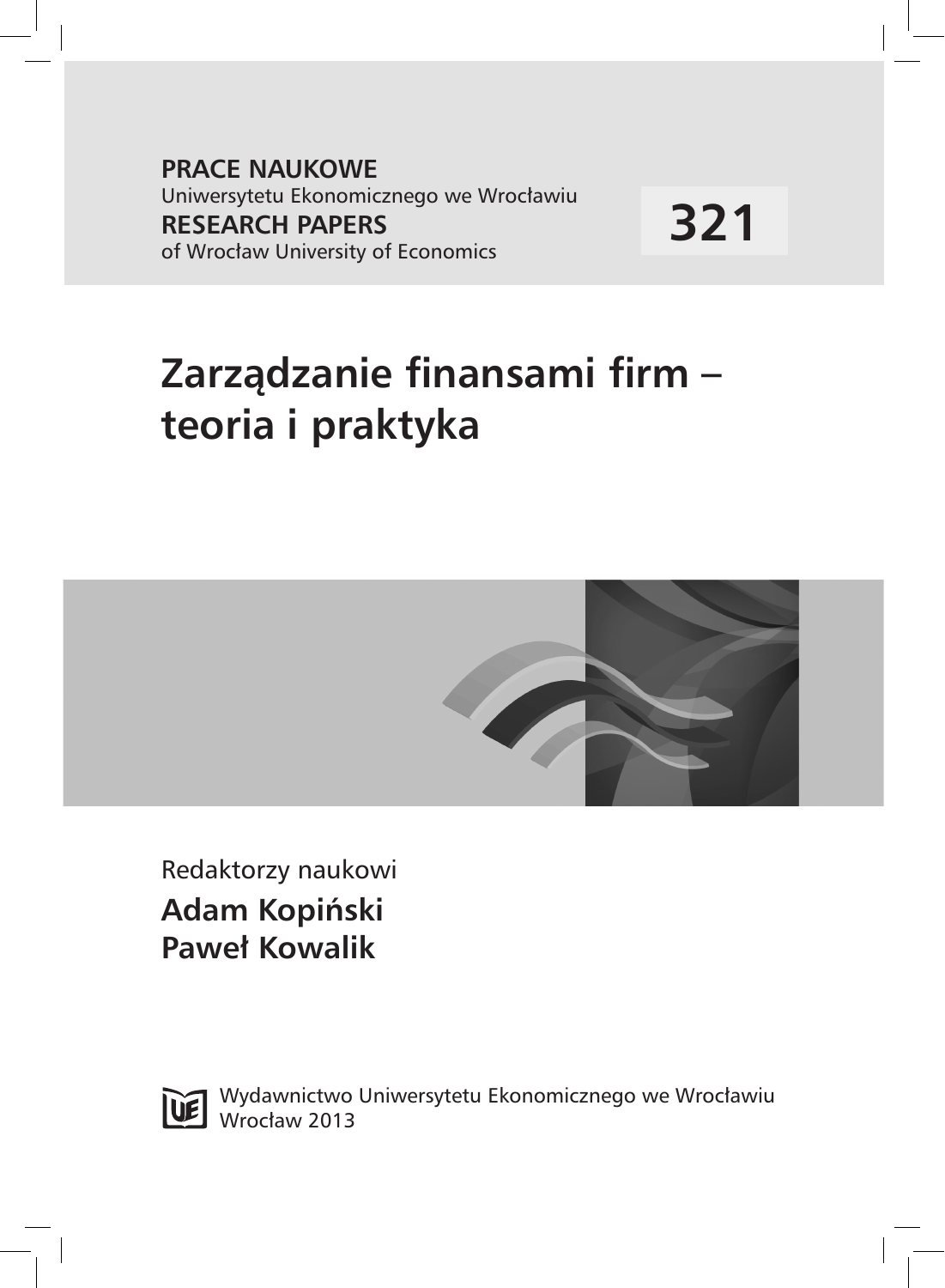Redaktor Wydawnictwa: Jadwiga Marcinek Redaktor techniczny: Barbara Łopusiewicz Korektor: Barbara Cibis Łamanie: Adam Dębski Projekt okładki: Beata Dębska

Publikacja jest dostępna w Internecie na stronach: www.ibuk.pl, www.ebscohost.com, The Central and Eastern European Online Library www.ceeol.com, a także w adnotowanej bibliografii zagadnień ekonomicznych BazEkon http://kangur.uek.krakow.pl/bazy\_ae/bazekon/nowy/index.php

Informacje o naborze artykułów i zasadach recenzowania znajdują się na stronie internetowej Wydawnictwa www.wydawnictwo.ue.wroc.pl

Kopiowanie i powielanie w jakiejkolwiek formie wymaga pisemnej zgody Wydawcy

© Copyright by Uniwersytet Ekonomiczny we Wrocławiu Wrocław 2013

#### **ISSN 1899-3192 ISBN 978-83-7695-359-5**

Wersja pierwotna: publikacja drukowana Druk: Drukarnia TOTEM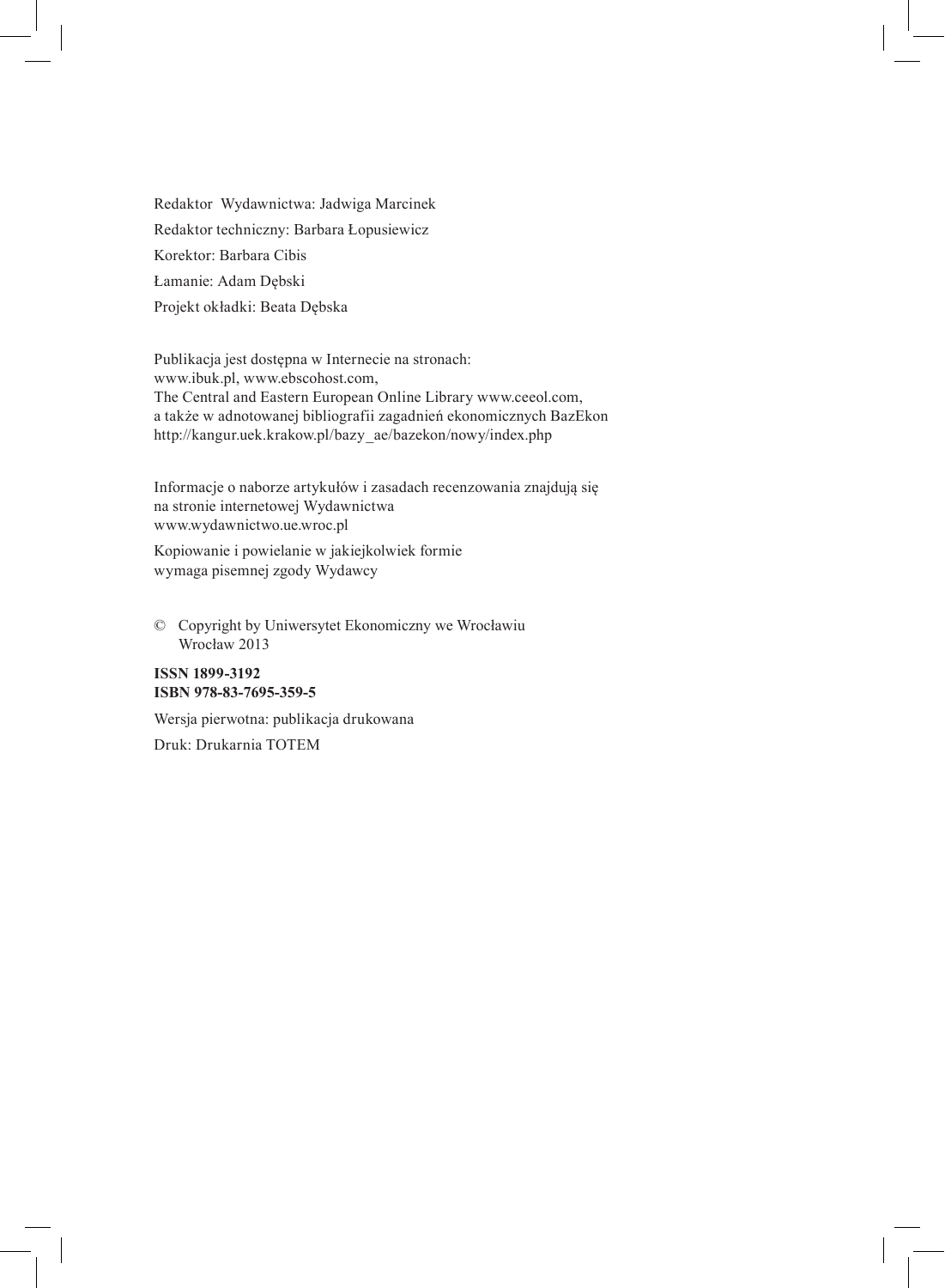## **Spis treści**

|                                                                           | 9   |
|---------------------------------------------------------------------------|-----|
| Arkadiusz Bernal: Przerzucalność w przód podatku od towarów i usług na    |     |
|                                                                           | 11  |
| Michał Buszko, Catherina Deffains-Crapsky: Whole business securitiza-     |     |
|                                                                           | 26  |
| Krzysztof S. Cichocki: Wykorzystanie modeli optymalizacyjnych do wspo-    |     |
| magania wieloletniego planowania finansowego w sektorze samorządo-        | 39  |
| Marta Kluzek: Patent Box - system wspierający działalność innowacyjną     |     |
|                                                                           | 67  |
| Bogdan Ludwiczak: Wykorzystanie metod szacowania ryzyka kredytowego       |     |
|                                                                           | 77  |
| Anna Matras-Bolibok: Regional disparities in public financial support for |     |
| innovations from Operational Programme Innovative Economy in              |     |
| Poland                                                                    | 87  |
| Alicja Mikołajewicz-Woźniak: Załamanie systemu zielonych certyfikatów     |     |
| a finansowanie wytwarzania energii z odnawialnych źródeł                  | 96  |
| Dorota Ostrowska: Financial insurance market expansion in Poland, in      |     |
|                                                                           | 106 |
| Anna Pyka: Execution of investment projects based on the public-private   |     |
|                                                                           | 115 |
| Przemysław Siudak: Negatywne efekty towarzyszące tworzeniu i funkcjo-     |     |
| nowaniu obszarów uprzywilejowanych na przykładzie polskich specjal-       |     |
|                                                                           | 124 |
| Tomasz Skica: Instrumenty wsparcia w procesach stymulowania przedsię-     |     |
|                                                                           | 136 |
| Dorota Ostrowska, Aneta Skuriat: Insurance guarantees KUKE S.A. And       |     |
|                                                                           | 147 |
| Igor Styn: Wpływ zmian regulacyjnych na warunki działalności gospodar-    |     |
|                                                                           | 156 |
| Elżbieta Izabela Szczepankiewicz: Propozycja założeń do opracowania pol-  |     |
| skiego Standardu Wyceny Przedsiębiorstwa na przykładzie amerykań-         |     |
| skich Standardów Oszacowania Wartości Przedsiębiorstwa                    | 171 |
| Anna Wawryszuk-Misztal: Cykl handlowy netto a rentowność przedsię-        |     |
| biorstw notowanych na Giełdzie Papierów Wartościowych w Warszawie         | 182 |
| Anna Wildowicz-Giegiel: Znaczenie inwestycji w kapitał intelektualny we   |     |
|                                                                           | 190 |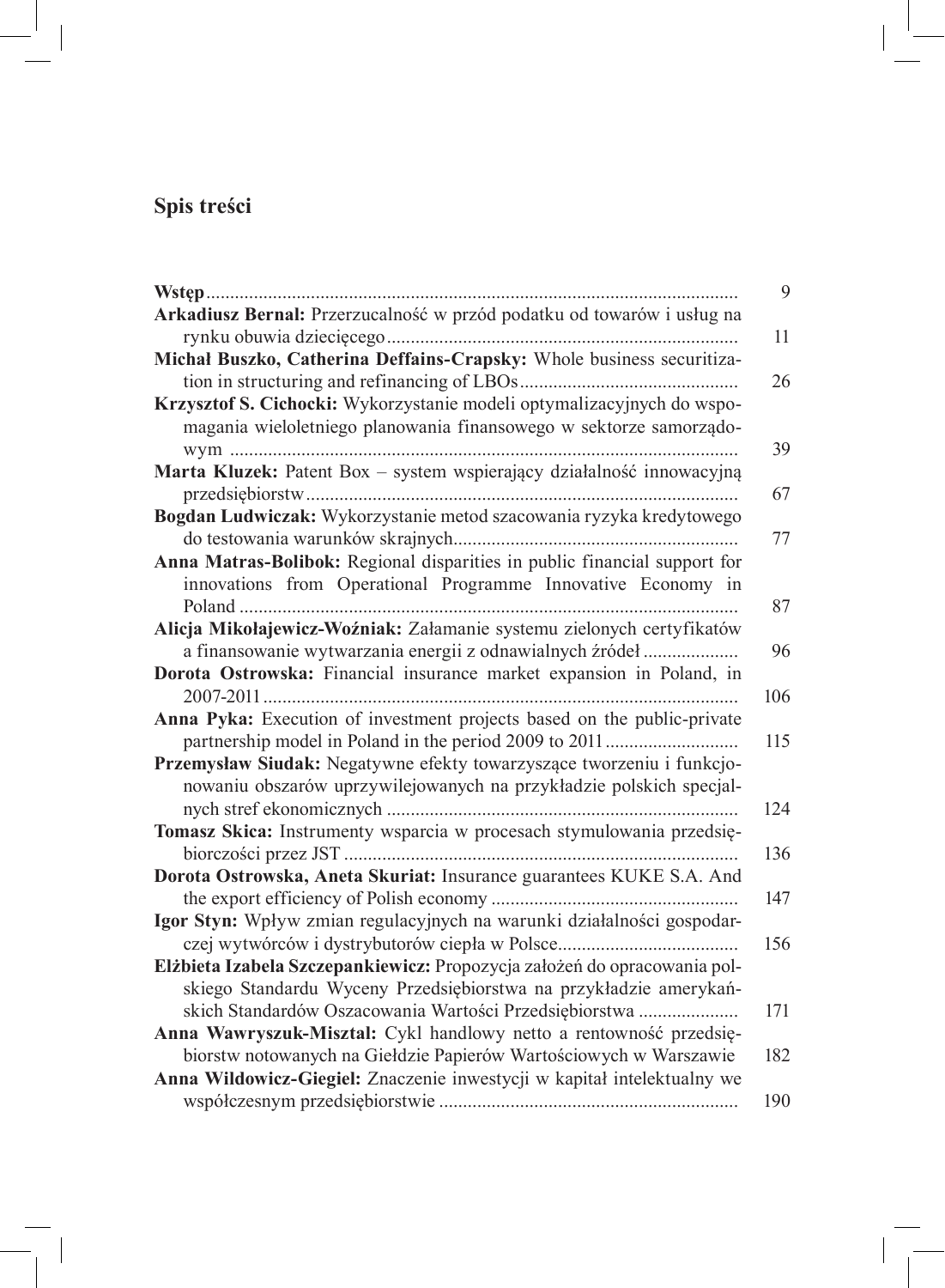| Piotr Wiśniewski: Performance related compensation factors in the activity |     |
|----------------------------------------------------------------------------|-----|
|                                                                            | 200 |
| Grzegorz Zimon: Płynność finansowa w przedsiębiorstwach tworzących         |     |
|                                                                            | 211 |

## **Summaries**

| Arkadiusz Bernal: Forward shifting of value added tax in the children's shoe             |     |
|------------------------------------------------------------------------------------------|-----|
|                                                                                          | 25  |
| Michał Buszko, Catherine Deffains-Crapsky: Sekuryzytyzacja aktywów                       |     |
| operacyjnych w strukturyzowaniu i refinansowaniu transakcji wykupu                       |     |
|                                                                                          | 38  |
| Krzysztof S. Cichocki: Long-term financial planning by local government:                 | 64  |
| Marta Kluzek: Patent Box - supporting system innovative business                         |     |
|                                                                                          | 76  |
| Bogdan Ludwiczak: Application the credit risk estimating methods in stress               |     |
|                                                                                          | 86  |
| Anna Matras-Bolibok: Regionalne zróżnicowanie finansowego wsparcia                       |     |
| innowacji w Polsce ze środków publicznych z Programu operacyjnego                        |     |
|                                                                                          | 95  |
| Alicja Mikołajewicz-Woźniak: The breakdown of tradable green certificates                |     |
| scheme and financing energy generation from renewable sources                            | 105 |
| Dorota Ostrowska: Ekspansja rynku ubezpieczeń finansowych w Polsce<br>w latach 2007-2011 | 114 |
| Anna Pyka: Realizacja projektów inwestycyjnych opartych na modelu                        |     |
| partnerstwa publiczno-prywatnego w Polsce w latach 2009-2011                             | 123 |
| Przemysław Siudak: The negative effects accompanying the creation and                    |     |
| functioning of areas economically privileged as exemplified by Polish                    |     |
|                                                                                          | 135 |
| Tomasz Skica: Instruments of support in entrepreneurship simulation                      |     |
|                                                                                          | 146 |
| Dorota Ostrowska, Aneta Skuriat: Gwarancje ubezpieczeniowe KUKE                          |     |
|                                                                                          | 155 |
| Igor Styn: The impact of the regulatory changes on the business terms and                |     |
| conditions of the heat generators and distributors in Poland                             | 170 |
| Elżbieta Izabela Szczepankiewicz: Proposed assumptions for developing a                  |     |
| generally accepted Polish Business Valuation Standard on the example of                  |     |
|                                                                                          | 181 |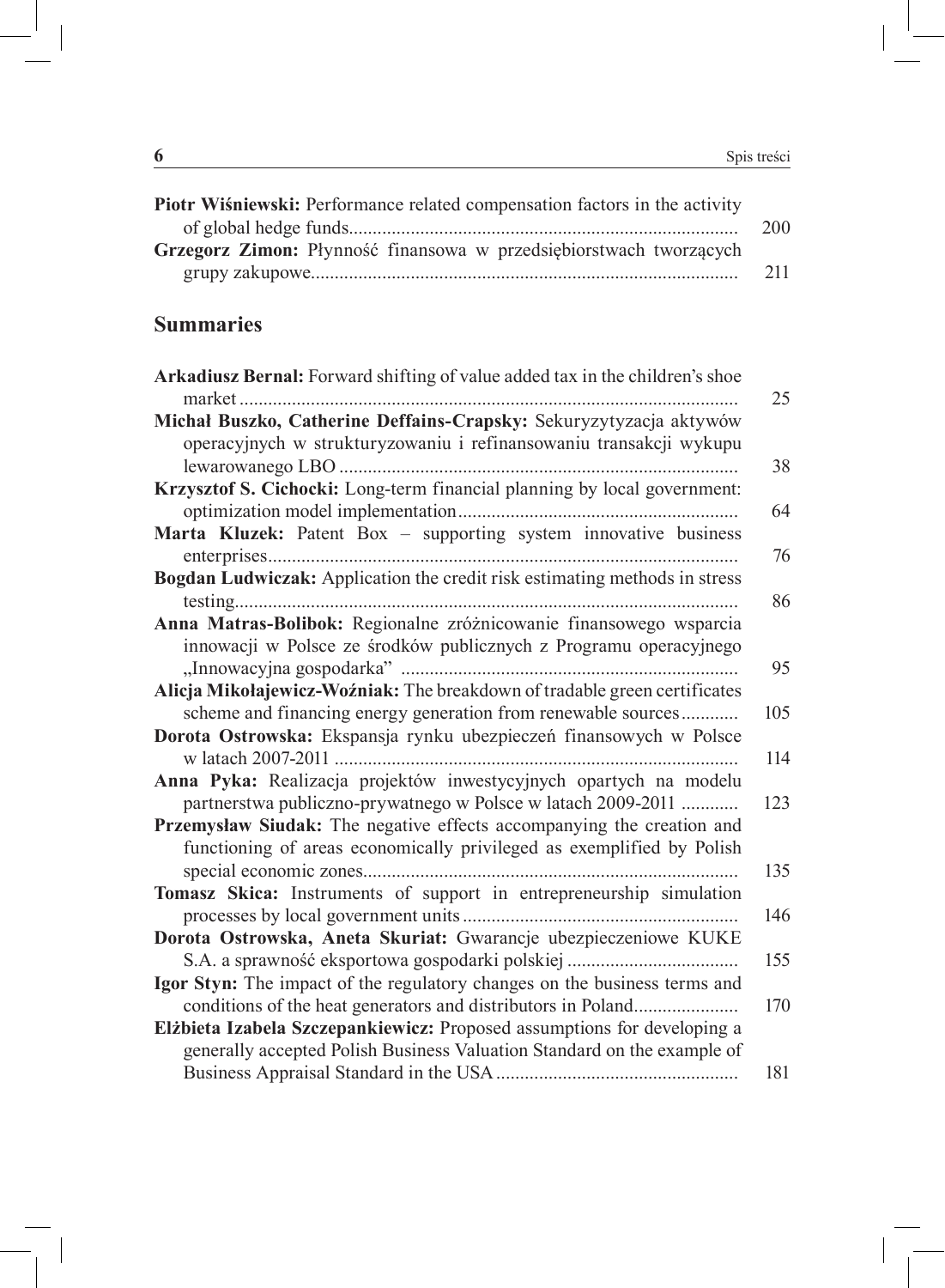| Anna Wawryszuk-Misztal: Relationship between net trade cycle and            |     |
|-----------------------------------------------------------------------------|-----|
| profitability of industrial companies listed in the Warsaw Stock            |     |
|                                                                             | 189 |
| Anna Wildowicz-Giegiel: The significance of intellectual capital investment |     |
|                                                                             | 199 |
| Piotr Wiśniewski: Czynniki wynagrodzeń uzależnionych od wyników             |     |
| zarządzania w działalności globalnych funduszy hedgingowych                 | 208 |
| Grzegorz Zimon: Financial liquidity in companies creatig purchasig groups   | 221 |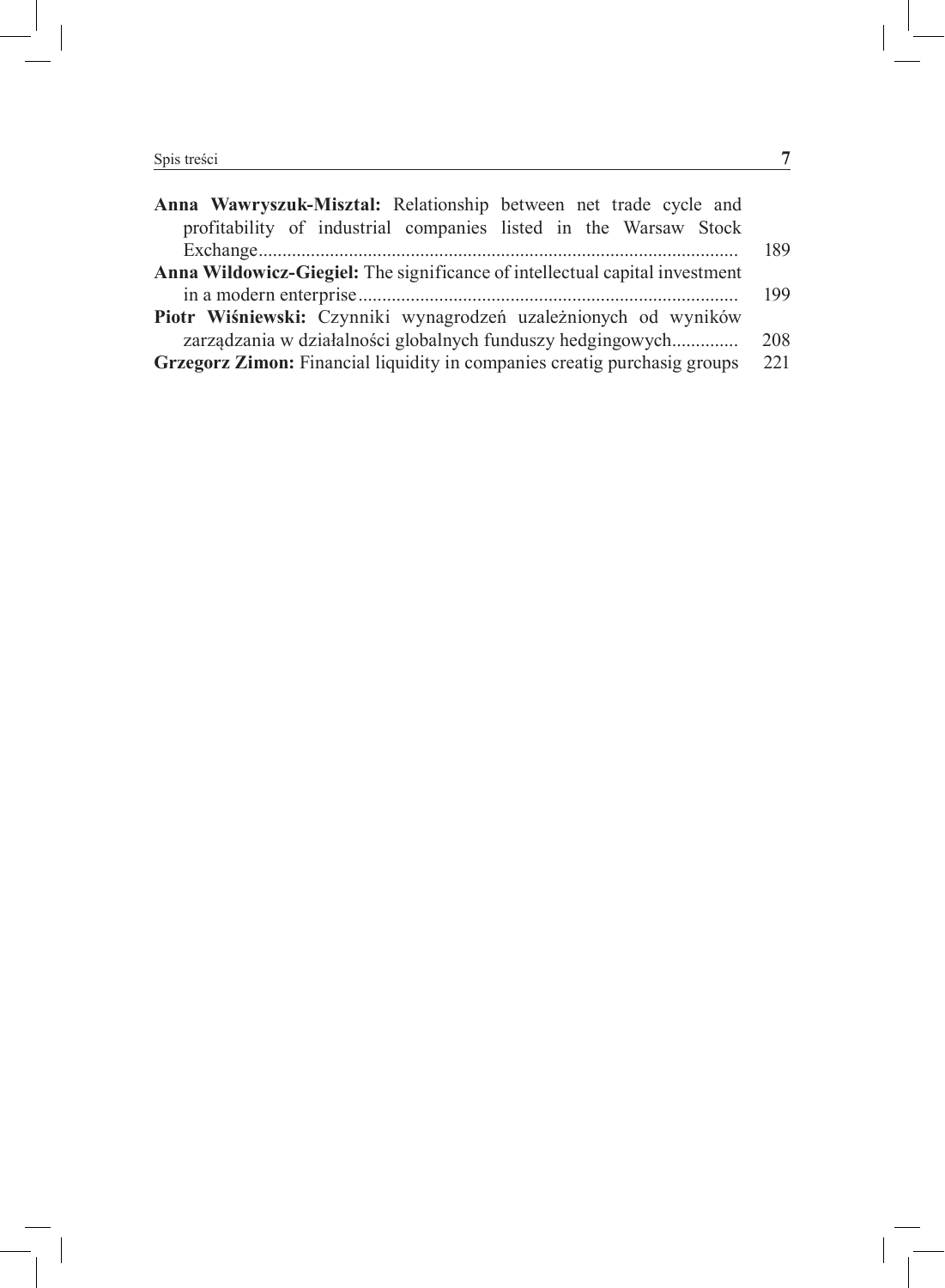#### **PRACE NAUKOWE UNIWERSYTETU EKONOMICZNEGO WE WROCŁAWIU RESEARCH PAPERS OF WROCŁAW UNIVERSITY OF ECONOMICS nr 321 ● 2013**

Zarządzanie finansami firm – teoria i praktyka ISSN 1899-3192

#### **Anna Pyka**

Uniwersytet Ekonomiczny w Katowicach

## **EXECUTION OF INVESTMENT PROJECTS BASED ON THE PUBLIC-PRIVATE PARTNERSHIP MODEL IN POLAND IN THE PERIOD 2009 TO 2011**

**Summary:** Since 2008 Poland has had new legal regulations that have completely changed the cooperation conditions for PPPs (the regulations significantly improved the popularity of the public-private cooperation model). The article aims to assess the popularity of PPP models in Poland in 2009-2011, taking into account the difficulties in PPP. The timeframe accepted for this analysis (2009-2011) will allow us to evaluate the influence of the introduction of the legal changes with respect to PPP in Poland on the execution of investment projects based on that model of public-private cooperation.

**Keywords:** public-private partnership, the difficulties in PPP.

## **1. Public-private partnership – introduction and theoretical background**

Public-private partnership (PPP) is a model of cooperation between the public and private sectors that allows public entities to carry out investment projects without having to contribute their public-sector funds. The attractiveness of this model comes from the cooperation of public entities with the private sector, although each of the parties involved in a PPP model has a different objective (the public entity aims to satisfy the social needs and the private entity to maximise its profits). Thanks to the cooperation between the public and private sector it is possible to increase the effectiveness of public services by sharing risk and taking advantage of the private sector's experience. With PPP, the private sector provides the source of capital so that public funds can be used for other purposes. On the other hand, what the public sector can offer to its private counterparts is the certainty of long-term cash flows from public sources.

Most academic literature on PPPs addresses the respective roles of the public and private sectors. Rosenau [Rosenau 2000a (ed.), Rosenau (ed.) 2000b] described the role of the profit motive in public service provision (in the US context) especially where accountability is critical, cost-shifting presents problems, the timeframe is long, or societal normative choices are more important than costs. Theoretical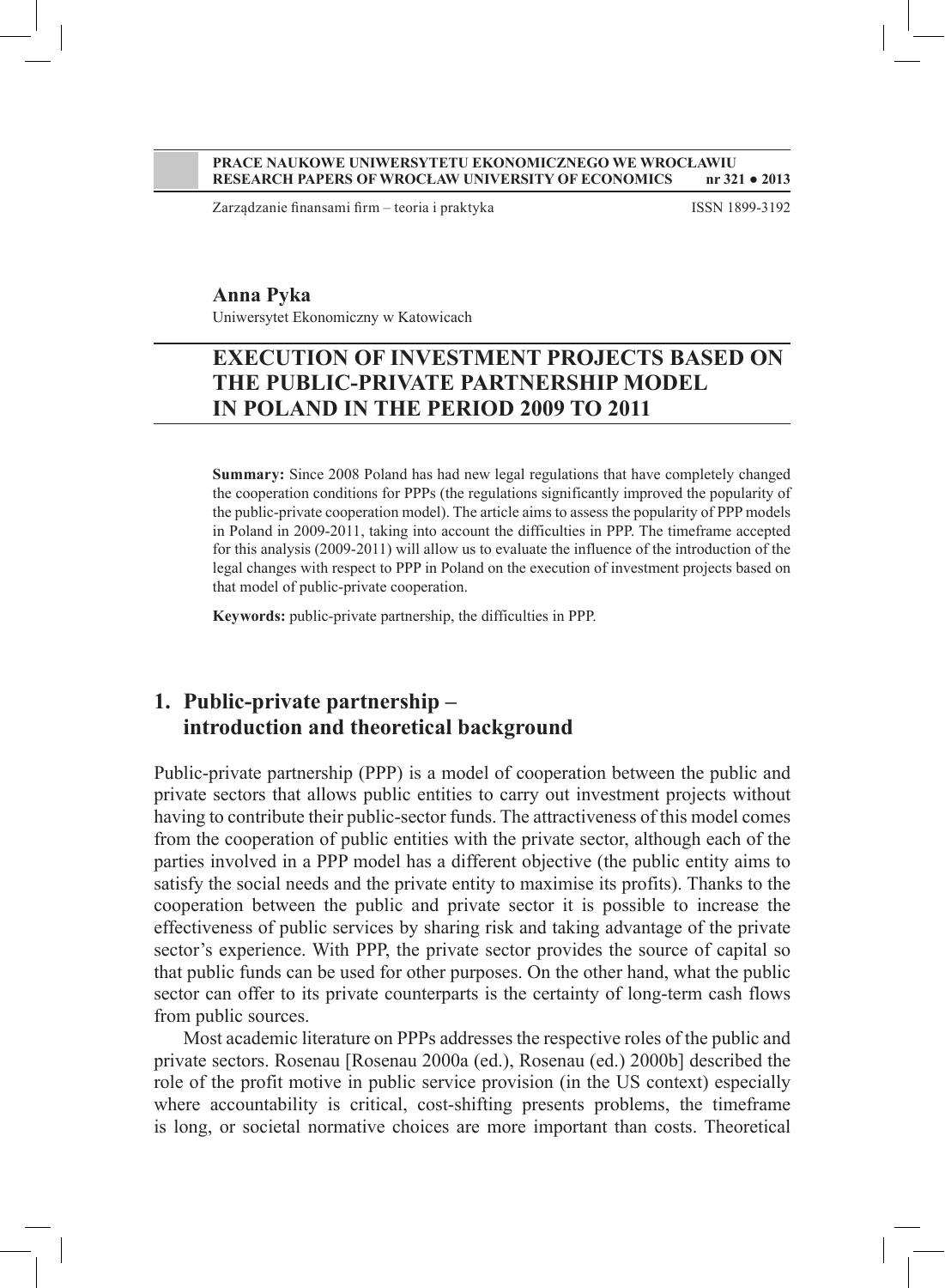models tend to use the incomplete-contract approach. In particular, Hart et al. [Hart, Shleifer, Vishny 1997] suggest that the common emphasis on competition in choosing between private and public provision is misplaced. Instead, they assign a critical role to the residual control rights that cannot be contracted. Another contribution to this literature is by Besley and Ghatak [2001, pp. 1343-1372], who examine the importance of the extent to which the public sector, and the private firm with which it contracts, care about the public services produced by an asset. They show that, regardless of how much is invested by each of these parties in the production of a service, the party that cares more about the outcome should own the asset. A number of papers analyze the behaviour of the private investor, in particular by focusing on the maximization of private benefit under incentive schemes [Laffont 2000; Laffont, Martimort 2002; Laffont, Tirole 1993; Martimort, Pouyet 2006]. Bennett and Iossa [2002] analyse the circumstances in which the bundling of construction and operation is desirable, and the optimal allocation of ownership between the public and private sectors. The critical factors in this model are the sign and size of any externality across stages of production, the market value of the facility and the effect of firms' investment on social benefits. Spackman [2002] reviewed whether off-budget financing *per se* is less of a burden on the economy than public financing. The other issue reviewed by Spackman was how private financing affects the cost of risk.

Although many countries use PPP arrangements, Galilea and Medda [2010] observed different ways of adopting this approach due to different cultural influences and traditions in the planning and management of public works, deficiencies in legal and institutional structures, and different degrees of political awareness and acceptance of the PPP concept. Hammami, Ruhashyankiko, and Yehoue [2006] highlight the potential significance of a country's past experience in PPPs in attracting further PPP projects to that country. However, we observe that there is as yet no empirical evidence showing how this experience may (or may not) affect later PPP outcomes. Finally the literature devotes special attention to the difficulties in PPP agreements between the public and private sector [Grout 1997; Hart 2003; Laffont 2000; Laffont, Martimort 2002].<sup>1</sup>

The article aims to assess the popularity of PPP models in Poland in 2009-2011, taking into account the difficulties in PPP described by Grout [1997], Hart [2003], Laffont [2000], Laffont, Martimort [2002]. Unfortunately, it is not possible to test the statements made by Hammami, Ruhashyankiko, and Yehoue [2006] highlighting the potential significance of a country's past experience in PPPs in attracting further PPP projects to that country, due to the fact that since 2008 Poland has had new legal regulations<sup>2</sup> that have completely changed the cooperation conditions for PPPs (the

<sup>1</sup> Private banks are seen as the party that always wins, even if a project fails, or if the government and the private company have to renegotiate the PPP [Estache 2004].

<sup>2</sup> See the Public-Private Partnership Act of December 19, 2008, Dz.U. of 2009, No. 19, Item 100 as amended; the Construction Works and Service Concession Act of January 9, 2009, Dz.U. of 2009, No. 19, Item 101.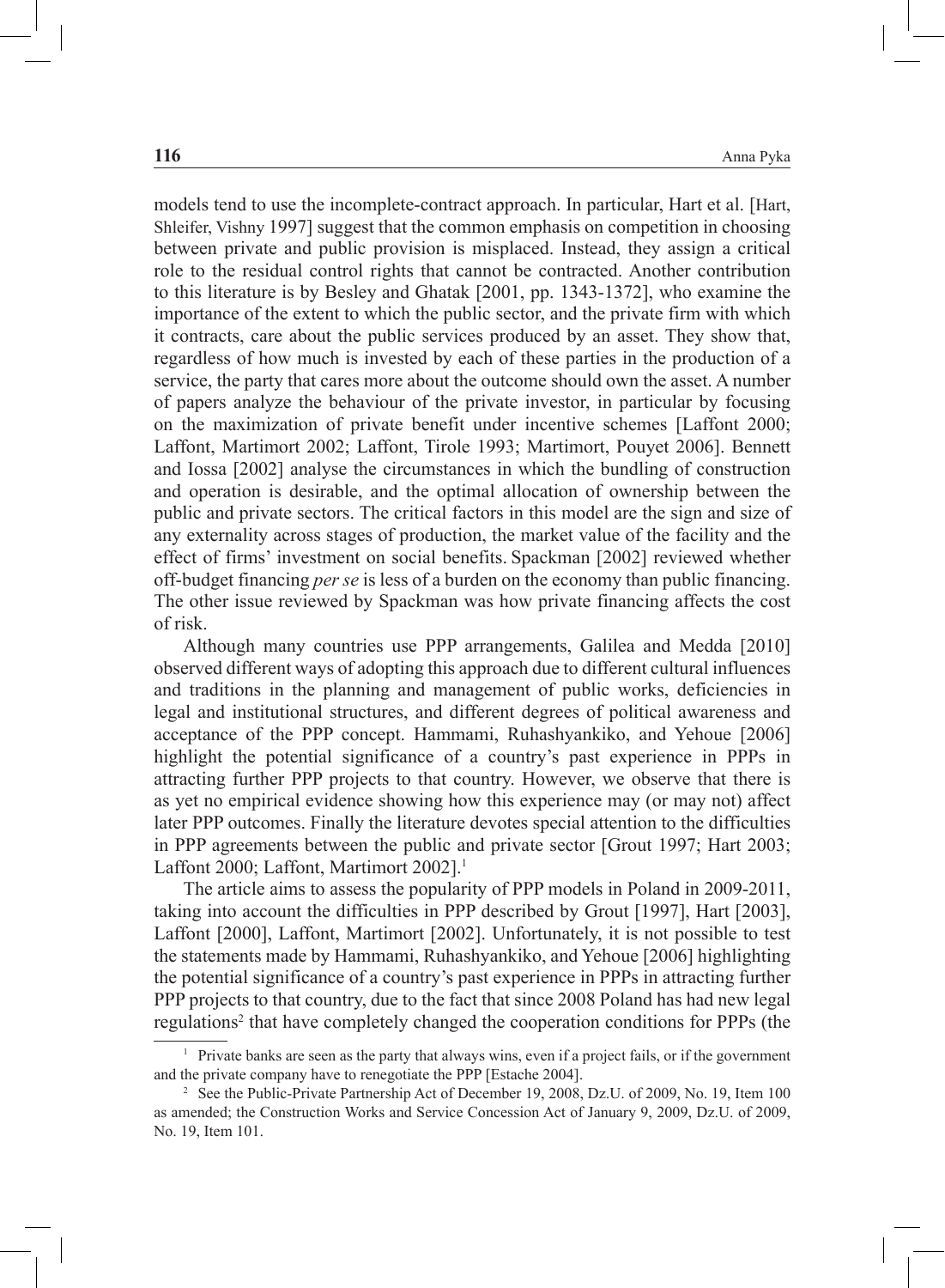regulations significantly improved the popularity of the public-private cooperation model, which will be discussed later on). That is why it is hard to assess and compare the PPP market from before (as it was virtually non-existent) and after 2008 (when the PPP Act was amended). However, the timeframe accepted for this analysis (2009- 2011) will allow us to evaluate the influence of the introduction of legal changes with respect to PPP in Poland on the execution of investment projects based on that model of public-private cooperation.

## **2. The PPP market in the context of legal changes concerning PPP and the global economic situation**

A breakthrough in the development of the Polish PPP market was the new Public-Private Partnership Act of December 19, 2008. At the same time, the Construction Works and Service Concession Act of January 9, 2009 was put into force. The acts eliminated the strict administration requirements and the obligations to prepare various project analyses. They also got rid of the obligation to define risk categories together with the closed list of projects that could be carried out in the PPP model, and allowed to choose the partner based on criteria other than the price [Pyka 2009, pp. 233-243]. What those changes did to the PPP market was that, in the three years from their implementation, 14 new PPP contracts were signed. To compare, under the previous PPP Act of July 28, 2005 not a single project got to the stage of finding a partner and signing the final contract.3

The growth of the public-private partnership is correlated with the economic situation. A period of economic growth fosters investment, while an economic crisis spurs aversion to investment risk on the private side, and a limited capacity to finance capital expenditure on the public side. On the other hand, the crisis forces the public and the private partners to seek and apply new solutions, in particular with respect to financial instruments. Table 1 below presents a list of announced PPP procedures as well as the number of planned, announced and executed PPP projects. As Table 1 shows, in the period 2009-2011, 125 PPP proceedings were announced in Poland.<sup>4</sup> They were connected with 101 projects, of which 14 got to the execution phase. The number of projects was smaller than the number of proceedings because some projects, for various reasons, were announced several times. The biggest number of

<sup>&</sup>lt;sup>3</sup> Among the reasons for such a situation are: excessive restrictiveness of regulations, PPP limitations concerning the type and projects and the partners, expensive and time-consuming obligation to carry out preliminary analysis,unfourable political climate (lack of willingness of the public authorities, fear of corruption charges), lack of knowledge and skills. What also played an important role was the incomplete legislation process – only a year after passing the bill a specific regulation was issued describing the types of risks connected with the execution of PPP project. See [Herbst, Jadach-Sepioło, Marczewska 2012, p. 23].

<sup>4</sup> Poland's share in the European PPP market is estimated to be 1.7 per cent, while for Spain it is 11 per cent and UK, the leader, accounts for 53 per cent; [http://www.portalsamorzadowy.pl/raport/](http://www.portalsamorzadowy.pl/raport/nik-pomaga-zniesc-bariery-w-partnerstwie,41119.html) [nik-pomaga-zniesc-bariery-w-partnerstwie,41119.html](http://www.portalsamorzadowy.pl/raport/nik-pomaga-zniesc-bariery-w-partnerstwie,41119.html) (20.01.2013).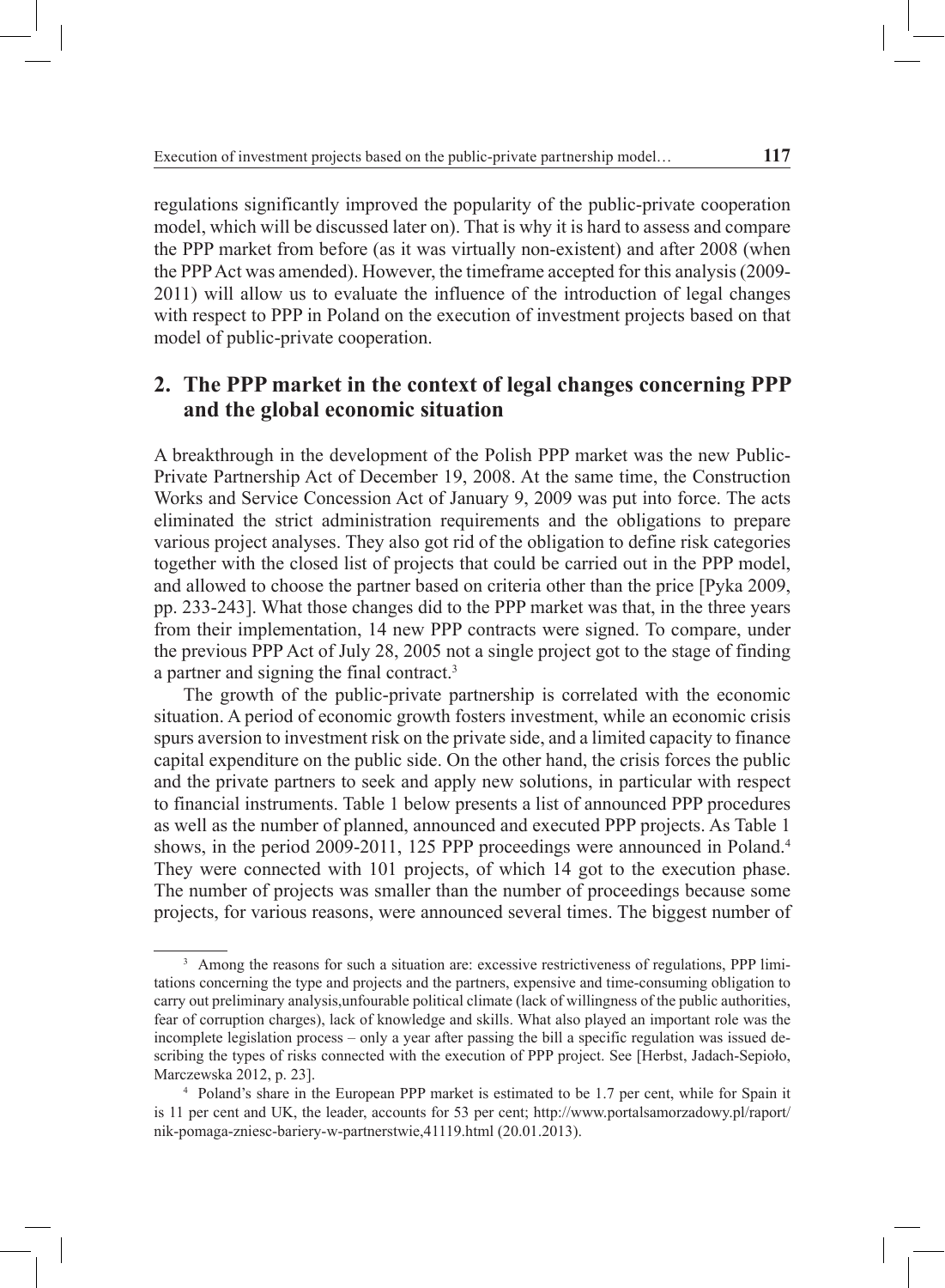proceedings in the PPP formula was announced in  $2010 - 61$ , 25 more than in the previous year. In 2011, 28 proceedings were announced for 26 projects.

|                                       | 2009 | 2010 | 2011 | Total<br>2009-2011 |
|---------------------------------------|------|------|------|--------------------|
| PPP procedures<br>announced*          | 36   | 61   | 28   | 125                |
| Number of projects<br>announced**     | 27   | 48   | 26   | 101                |
| Number of projects<br>in execution*** |      |      |      | 14                 |
| Number of planned<br>projects         | 19   | 39   | 24   | 82                 |

**Table 1.** Number of PPP projects in 2009-2011

\* Announced proceedings mean proceedings communicated to the public by posting in the Public Procurement Bulletin/Dz.Urz.UE/BIP; \*\*Announced (reported) project is project mentioned specifically in the proceedings announcement; \*\*\*Project in execution is a project that has been announced, the private partner has been selected and the final contract has been signed (unconditional – after the financing for the project has been confirmed by financial institutions) with the private partner. In this case the date determining the qualification of a project as executed in a given year, is the date of signing the final contract and not the date of announcing the proceedings.

Source: own materials based on the [*Partnerstwo… 2012*, pp. 114-115; Herbst, Jadach-Sepioło, Marczewska 2012, p. 25].

An analysis of the conditions presented in the announcements shows that what the public entities expect from their private counterparts is, first of all, the financial potential that guarantees safety and, expressed in the amount of actual funds or credit capacity (that condition was specified in all of the 19 announcements that had been analysed and which led to choosing a private partner) or an insurance policy, a condition mentioned in 11 cases. Another condition stipulated in the vast majority of proceedings was the professional support meaning to have persons that are able to carry out the contract (16 out of 19 analysed projects), knowledge and experience (15 projects). An important aspect is also the certifications, permits, confirmations and concessions that a given partner should possess (indicated in nine cases) [*Partnerstwo…* 2012, pp. 16, 115].

One can see in Table 1 that the biggest number of projects went into the execution phase in  $2010 - 8$  in total. In 2011 four projects were started, in  $2009 -$  only two. Based on the information from Table 1 it is possible to illustrate the growth of the PPP market in Poland in the years 2009-2011 (see Figure 1). The data from Table 1 on the number of prepared PPP proceedings suggest that the lower number of projects that entered the phase of announcement and execution in 2011 resulted to some degree from the greater awareness of public entities of the rules connected with PPP. As time went by, the public entities realised that there were more specific aspects, for example, connected with risk sharing, that had to be respected in the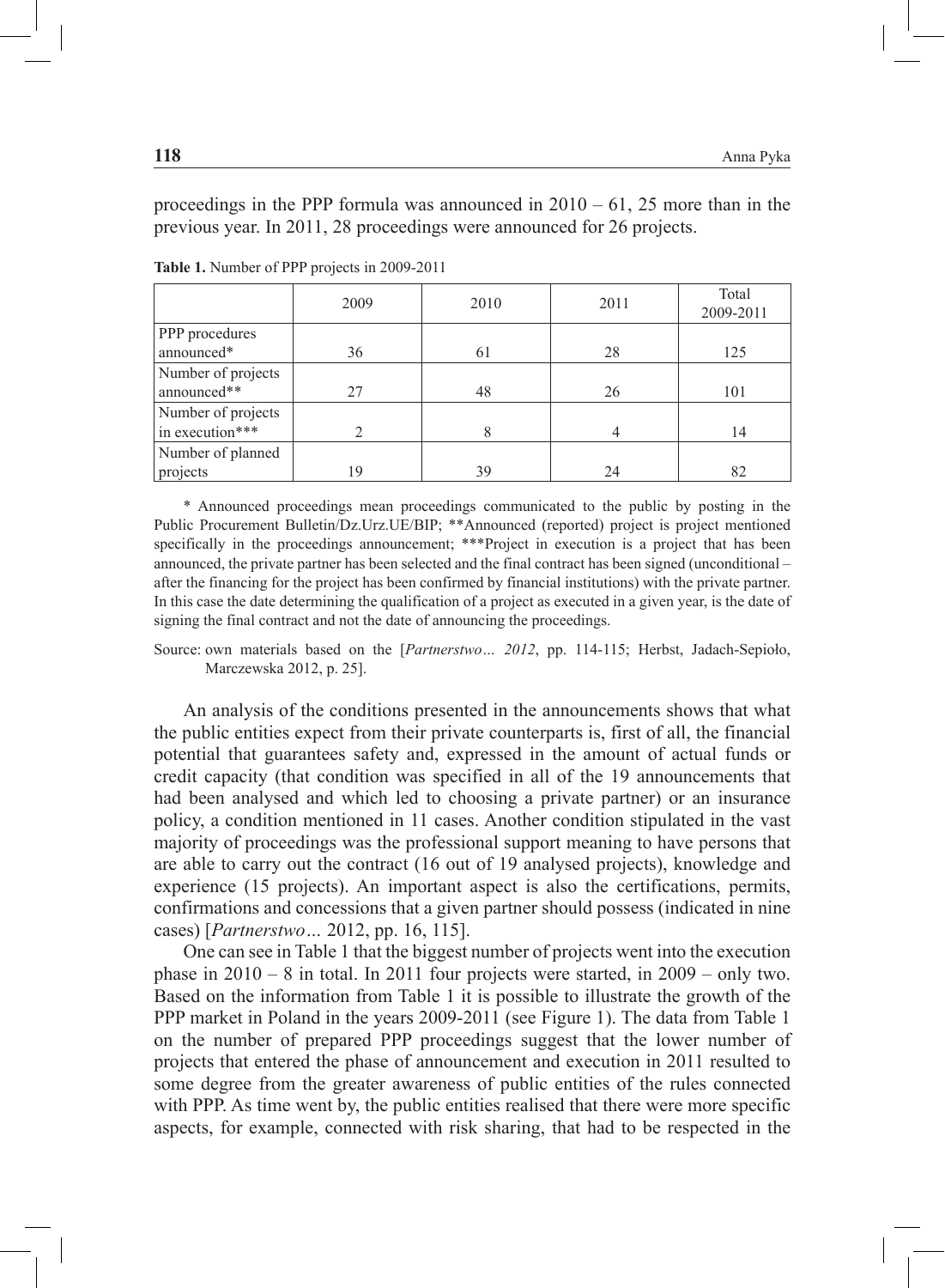procedures, and they paid more attention to the project planning and preparation phase. This should translate into a bigger number of projects executed in the future [*Partnerstwo…* 2012, p. 11].



**Figure 1.** The growth of the PPP market in Poland in the years 2009-2011 Source: own work based on information from Table 1.



**Figure 2.** Value of PPP projects announced in Poland in 2009-2011 [in thousand PLN] Source: own work based on [*Partnerstwo…* 2012, p. 118].

The total value of projects announced in the years 2009-2011 (86 projects) and whose budgets were published budgets was PLN 6.36bn net. For 15 budgets,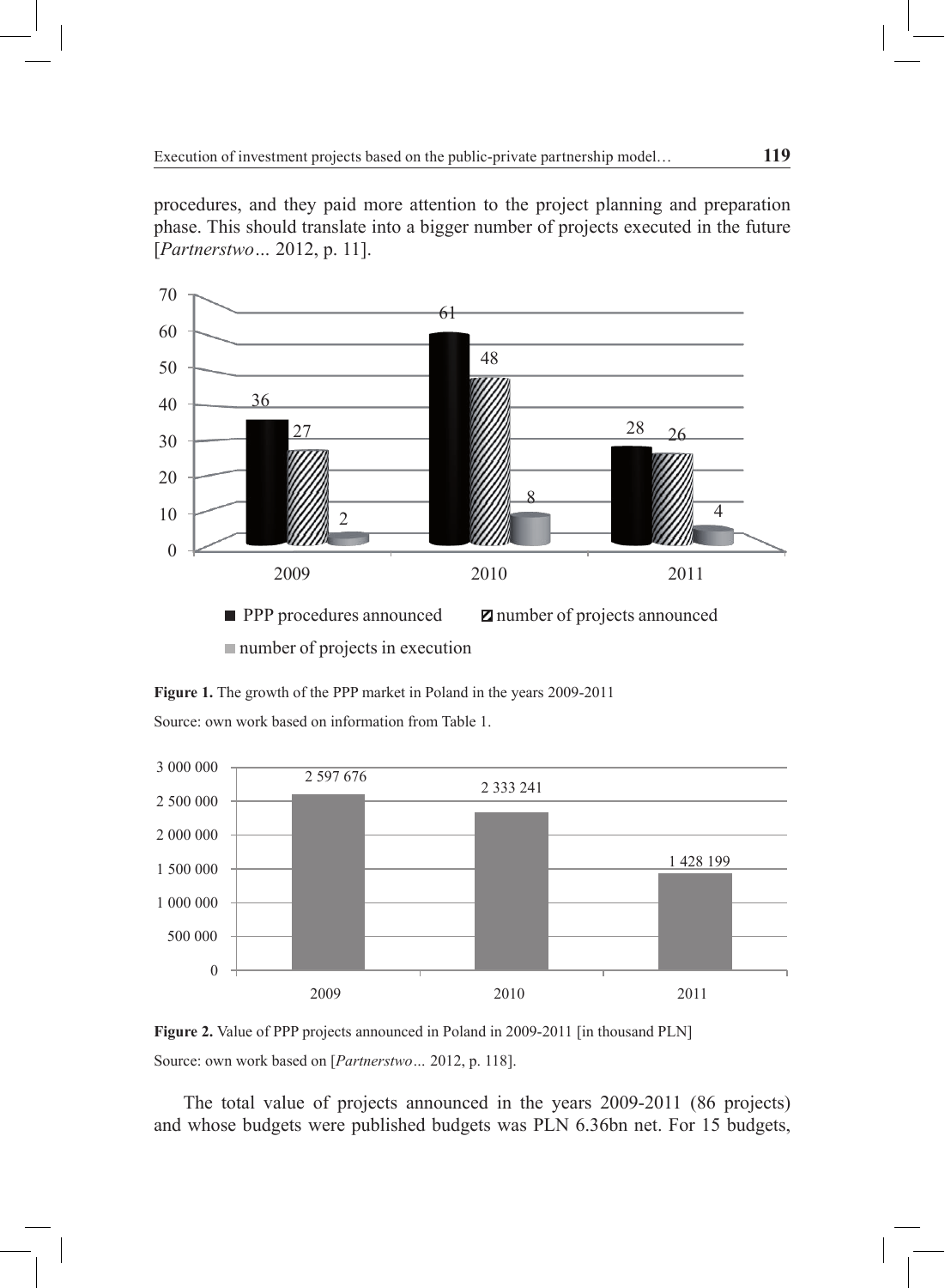the official documentation did not specify their values. The estimated value of the announced proceedings for PPP projects reached approximately PLN 2.6bn in 2009, PLN 2.3bn in 2010 and PLN 1.4bn in 2011, 40 per cent less than in 2010.

Based on this information, one can conclude that the PPP market in Poland strongly reacts to the overall economic situation, although it needs a deepened analysis [*Partnerstwo…* 2012, pp. 11, 118]. A detailed structure value of the announced projects for specific years is presented in Figure 2.

The overall value of PPP projects from 2009-2011 that were brought to the execution phases is PLN 1.06bn net. In this case the breakdown of their values per year is presented in Figure 3.



**Figure 3.** Value of PPP projects executed in Poland in 2009-2011 [in thousand PLN] Source: own work based on [*Partnerstwo…* 2012, p. 118].

Analysing the data presented in Chart 2, we can see that the total value of the projects announced in 2009-2011 was decreasing from year to year, while the value of the projects executed in those years was increasing (Chart 3). The year in which the value of announced projects was the highest was 2009; the projects in execution peaked in 2011.

Based on the results of research carried out by PPPortal.pl<sup>5</sup>, the greatest benefit of a public-private project was the acceleration of the investment processes, the

<sup>&</sup>lt;sup>5</sup> The survey participants (43) were the participants of the Public-Private Partnership – Designing, Financing and Execution Conference organised by Collect Consulting, Lextra Legal Office and the Western Chamber of Commerce (Zachodnia Izba Gospodarcza). The conference took place on October 12,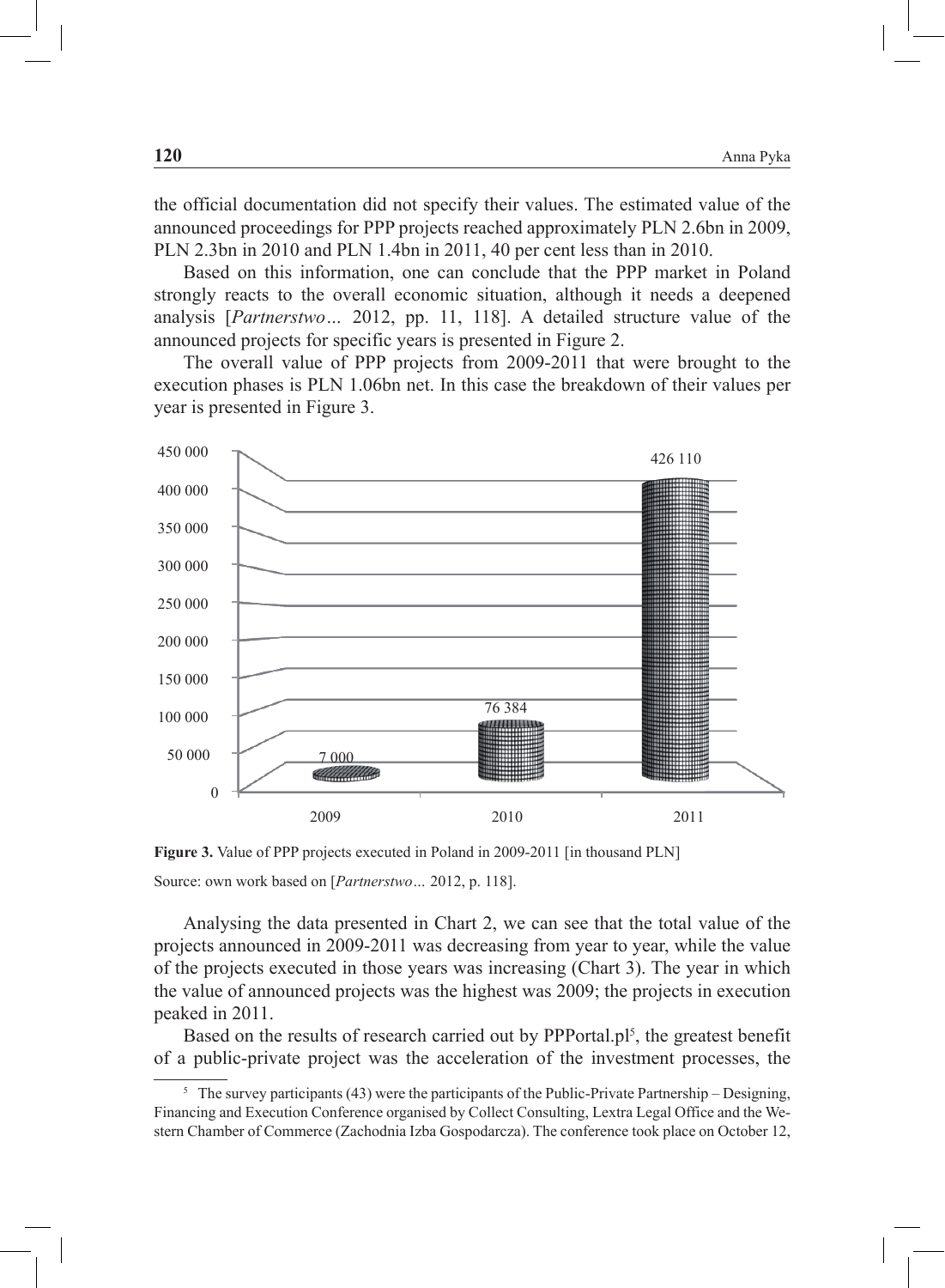implementation of projects with a higher level of innovation and the increased efficiency in the management of public funds. Among the factors indicated least often was the reduction of the overall project costs, the transfer of know-how from the private to the public sector and the improvement of the quality of services provided in the PPP model [*PPP – dziedziny*… 2011, p. 6].

The main barriers indicated by the private and the public parts in the Report of PPPortal.pl in 2011 were: the lack of Polish good practices (people's mentality and lack of trust in the society), the lack of uniform standards and procedures, low awareness and insufficient knowledge of PPP in the public sector, the lack of skilled staff to launch PPP projects in the public sector as well as the conservative and irrational approach of the representatives of public authorities [*PPP – dziedziny*… 2011, p. 9; www.portalsamorzadowy.pl, 20.01.2013].

### **3. Summary**

PPP is an interesting tool for the long-term structural development of the infrastructure and services areas that combines the benefits coming from the public and the private sector. In a situation of an economic slowdown, public-private partnerships can support the public finance sphere, providing an additional source of capital. This model of cooperation constitutes a developed form of investing in the public sector in the majority of countries in the world. In Poland the mechanism has started to gain momentum [[www.mrr.gov.pl,](http://WWW.mrr.GOV.PL) 3.01.2013].

Data from 2009-2011 show that most of the proceedings were announced in 2009, and least in 2011. Such a spread of the number of proceedings may be connected with, for example, the global economic slowdown, the changes of legal regulations concerning PPP introduced in Poland and the change in the public entities' approach to PPP. The small number of execution proceedings for projects announced in 2011 may be connected with the changing legal environment, and more specifically may be the result of the ambiguities related to debt classification rules. The lack of clear-cut rules and interpretations concerning budgetary reporting and qualification of a PPP project as a public debt, discouraged the public sector to be active in the PPP field. The lowest number of contracts was signed in 2009, which is understandable considering the novelty of the legal environment and the long preparation period for a PPP project. 2010 was the year when the highest number of projects got into the execution phase, which means contracts were signed. The most important business aspects of the PPP projects that were executed – expressed in the proceeding announcements through specific minimum and maximum conditions for the participation in the proceedings and the criteria for the selecting offers in the years 2009, 2010 and 2011 – are coherent and they depict a general trend in

<sup>2011</sup> in Wrocław (23 participants represented the public sector, ten – the private sector, 11 participants did not specify which), [*PPP – dziedziny...* 2011, p. 7].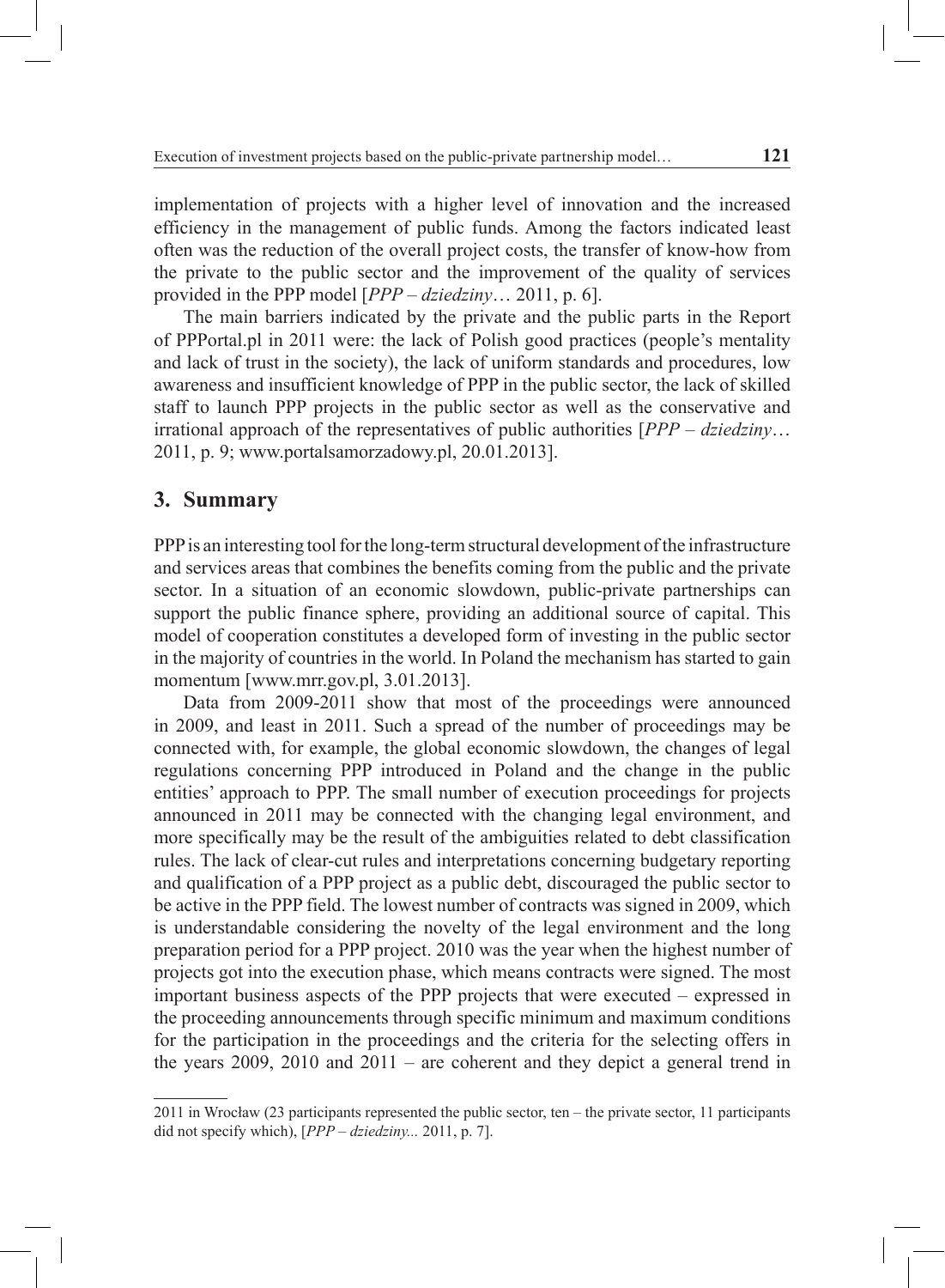perceiving PPP projects by the public entities. The most important aspects – in both the lists of criteria and the conditions – are the ones connected with the economy, time and the opportunities to take advantage of the knowledge and experience of the private partner [*Partnerstwo…* 2012, p. 11, 17].

The relatively good economic situation in Poland in an era of a global economic crisis results to some extent from the presence of EU funds supporting investment projects. If the relatively high level of investments is maintained – which should be stimulated by the still very strong flow of European funds in the years 2014- -2020<sup>6</sup> – the public-private partnership formula may become particularly desirable in the public sector. The execution of PPP projects by local government and other representatives of the public sector will in turn have a positive influence on economic growth and macroeconomic ratios [*Partnerstwo…* 2012, p. 114].

#### **Literature**

- Bennett J., Iossa E., *Building and Managing Facilities for Public Services*, Discussion Paper 02-08, Department of Economics and Finance, Brunel University 2002.
- Besley T., Ghatak M., *Government versus private ownership of public goods*, "Q. J. Econ." 2001, 116.
- Estache A., *PPI partnerships vs. PPI Divorces in LCDs*, World Bank Policy Research Working Paper 3470, 2004.
- Galilea P., Medda F., *Does the political and economic context influence the success of a transport project? An analysis of transport public-private partnerships*, "Research in Transportation Economics" 2010, 30, Elsevier Ltd.
- Grout P., *The economics of the private finance initiative*, "Oxford Review of Economic Policy" 1997, 13(4).
- Hammami M., Ruhashyankiko I-F., Yehoue E.B., *Determinants of Public-Private Partnership in Infrastructure*, IMF Workong Paper 06/99, 2006.
- Hart O., Shleifer A., Vishny R.W., *The Proper Scope of Government: Theory and an Application to Prisons*, 1997.
- Hart O., *Incomplete contracts and public ownership: remarks, and an application to public-private partnerships*, "The Economic Journal" 2003, 113 (March).
- Herbst I., Jadach-Sepioło A., Marczewska E., *Analiza potencjału podmiotów publicznych i przedsiębiorstw do realizacji projektów partnerstwa publiczno-prywatnego w Polsce*, Polska Agencja Rozwoju Przedsiębiorczości, Warszawa 2012.
- Laffont J.J*., Incentives and Political Economy*, Oxford University Press, Oxford 2000.
- Laffont J.J., Martimort D., *The Theory of Incentives − the Principal Agent Model*, Princeton University Press, Princeton, New Jersey 2002.
- Laffont J.J., Tirole J., *A theory of incentives in procurement and regulation*, Cambridge, MIT Press, Massachusetts 1993.

<sup>&</sup>lt;sup>6</sup> In the creation of the new financing prospects for Poland for 2014-2020, the priority is to preserve the structural funds. According to figures adopted by the European Commission in February 2013, Poland will receive EUR 73bn compared to EUR 69bn in 2007-2013, which adjusted for inflation means a small real increase. In this way, despite the economic crisis, an important instrument will be preserved for the country's modernisation and the economy's stimulation.